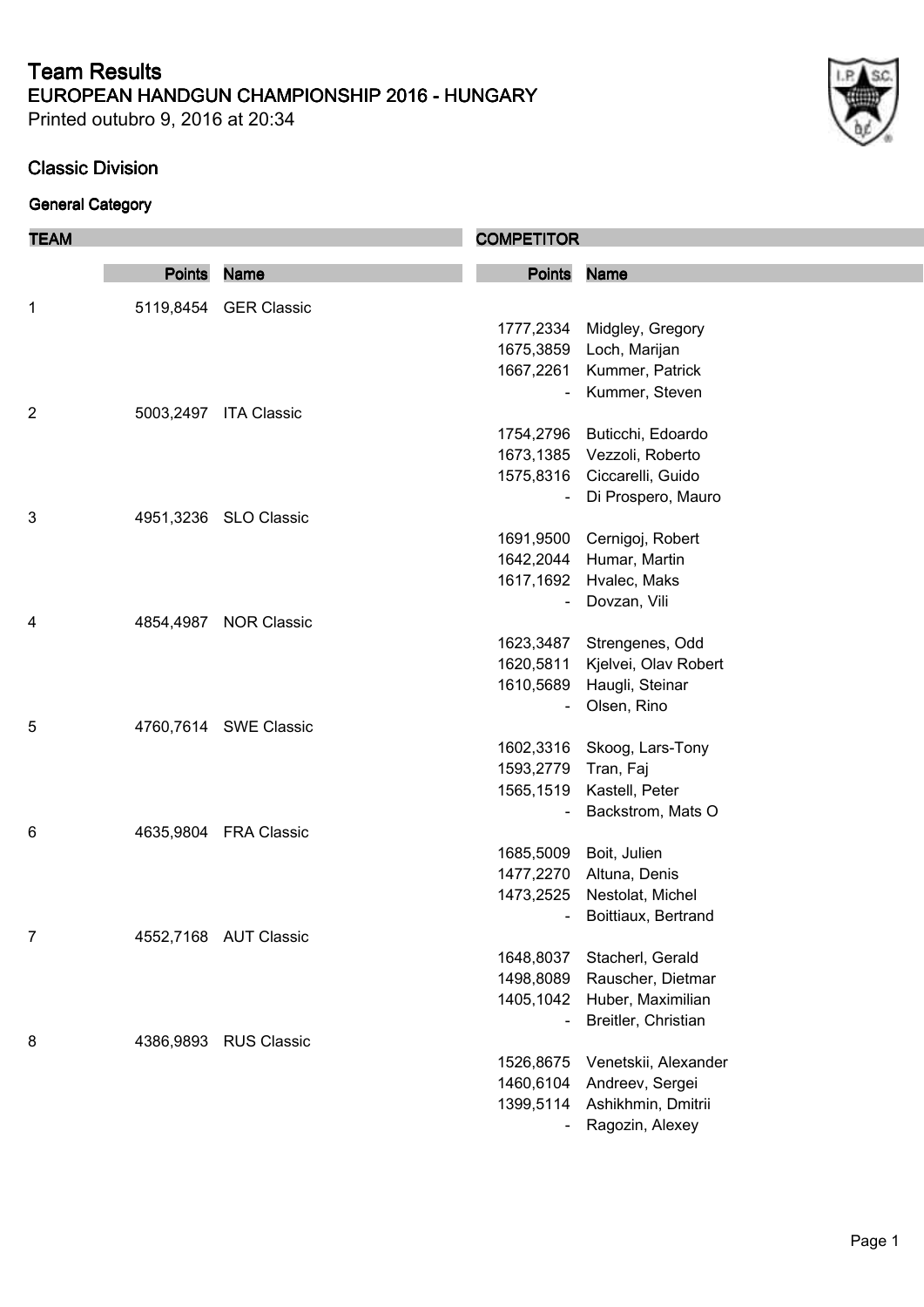Printed outubro 9, 2016 at 20:34

#### **Classic Division**

| ł |  |
|---|--|

| <b>TEAM</b> |             |                       | <b>COMPETITOR</b> |                         |
|-------------|-------------|-----------------------|-------------------|-------------------------|
|             | Points Name |                       | Points Name       |                         |
| 9           |             | 4273,2089 FIN Classic |                   |                         |
|             |             |                       | 1571,2647         | Marjoniemi, Esa         |
|             |             |                       |                   | 1391,3906 Turunen, Timo |
|             |             |                       |                   | 1310,5536 Lento, Mika   |
|             |             |                       | $\sim$            | Isoaho, Markus          |
| 10          |             | 3322,1373 EST Classic |                   |                         |
|             |             |                       | 1569,7702         | Unt, Meelis             |
|             |             |                       |                   | 944,9914 Petrov, Yury   |
|             |             |                       |                   | 807,3757 Karner, Tarmo  |
|             |             |                       |                   | - Uuk, Valdeko          |
|             |             |                       |                   |                         |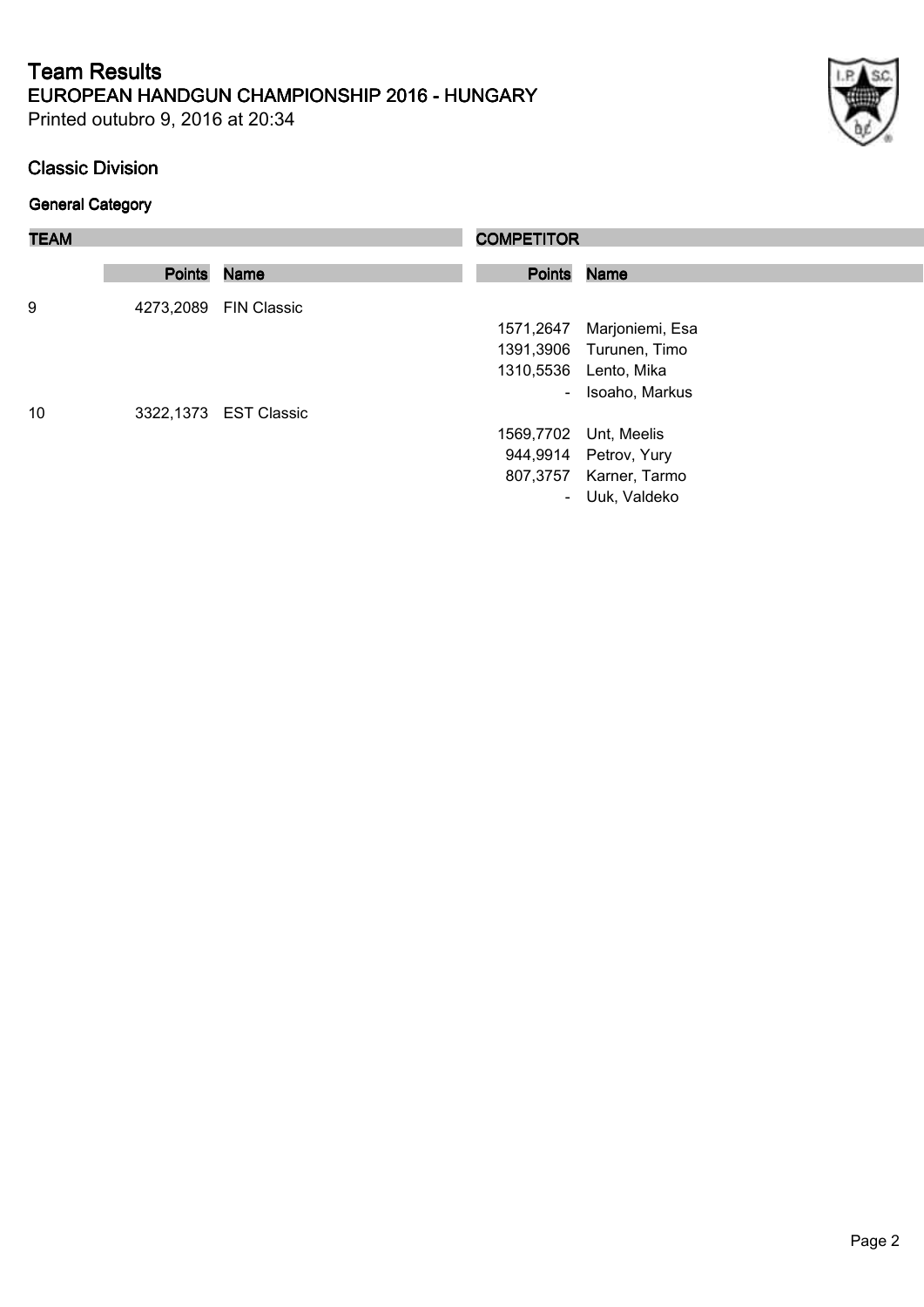Printed outubro 9, 2016 at 20:34

## **Open Division**

| <b>TEAM</b>    |                    |                    | <b>COMPETITOR</b>        |                         |
|----------------|--------------------|--------------------|--------------------------|-------------------------|
|                | <b>Points</b>      | <b>Name</b>        | <b>Points</b>            | <b>Name</b>             |
| $\mathbf 1$    |                    | 5138,4209 ESP Open |                          |                         |
|                |                    |                    | 1868,1635                | Ballesteros, Jorge      |
|                |                    |                    | 1650,9938                | Jaime Diaz, Juan Carlos |
|                |                    |                    | 1619,2636                | Gonzalez, Javier        |
|                |                    |                    | $\overline{\phantom{a}}$ | Espilez, Ivan           |
| $\overline{c}$ | 5054,5426 FIN Open |                    |                          |                         |
|                |                    |                    | 1718,9732                | Uronen, Hannu           |
|                |                    |                    | 1698,4487                | Partanen, Simo          |
|                |                    |                    | 1637,1207                | Mahlamaki, Visa         |
|                |                    |                    | $\blacksquare$           | Piironen, Perttu        |
| 3              | 4989,8107 ITA Open |                    |                          |                         |
|                |                    |                    | 1757,4089                | Panetta, Cosimo         |
|                |                    |                    | 1722,9552                | Borsari, Luca           |
|                |                    |                    | 1509,4466                | D'Angiolillo, Fedele    |
|                |                    |                    | $\blacksquare$           | Martino, Massimo        |
| 4              | 4952,9100 CZE Open |                    |                          |                         |
|                |                    |                    | 1757,1087                | Havlicek, Miroslav      |
|                |                    |                    | 1669,7004                | Kamenicek, Martin       |
|                |                    |                    | 1526,1009                | Pijacek, Petr           |
|                |                    |                    |                          | Henes, Zdenek           |
| 5              |                    | 4677,0834 SWE Open |                          |                         |
|                |                    |                    | 1592,0953                | Stjernlof, Erik         |
|                |                    |                    | 1574,4343                | Nordberg, Johan         |
|                |                    |                    | 1510,5538                | Wallin, Joakim          |
| 6              | 4488,2921          | <b>GER Open</b>    |                          |                         |
|                |                    |                    | 1628,3828                | Nothnagel, Nils         |
|                |                    |                    | 1453,2009                | Ehrhardt, Luis          |
|                |                    |                    | 1406,7084                | Pfeiffer, Andreas       |
|                |                    |                    |                          | Best, Max               |
| 7              |                    | 4418,9033 NOR Open |                          |                         |
|                |                    |                    | 1529,1930                | Johansen, Are           |
|                |                    |                    | 1447,5037                | Samuelsen, Thomas       |
|                |                    |                    | 1442,2066                | Christiansen, Anders    |
|                |                    |                    | $\overline{\phantom{0}}$ | Lie, Hans Petter        |
| 8              |                    | 4148,2722 RUS Open |                          |                         |
|                |                    |                    | 1424,9729                | Khalitov, Roman         |
|                |                    |                    | 1375,6183                | Karchev, Daniil         |
|                |                    |                    | 1347,6810                | Vdovin, Evgeny          |
| 9              | 3977,2775 EST Open |                    |                          |                         |
|                |                    |                    | 1392,4303                | Maiberg, Dagnis         |
|                |                    |                    | 1303,4513                | Kalme, Artur            |
|                |                    |                    | 1281,3959                | Meesit, Armin           |
|                |                    |                    |                          | Demahhin, Gennadi       |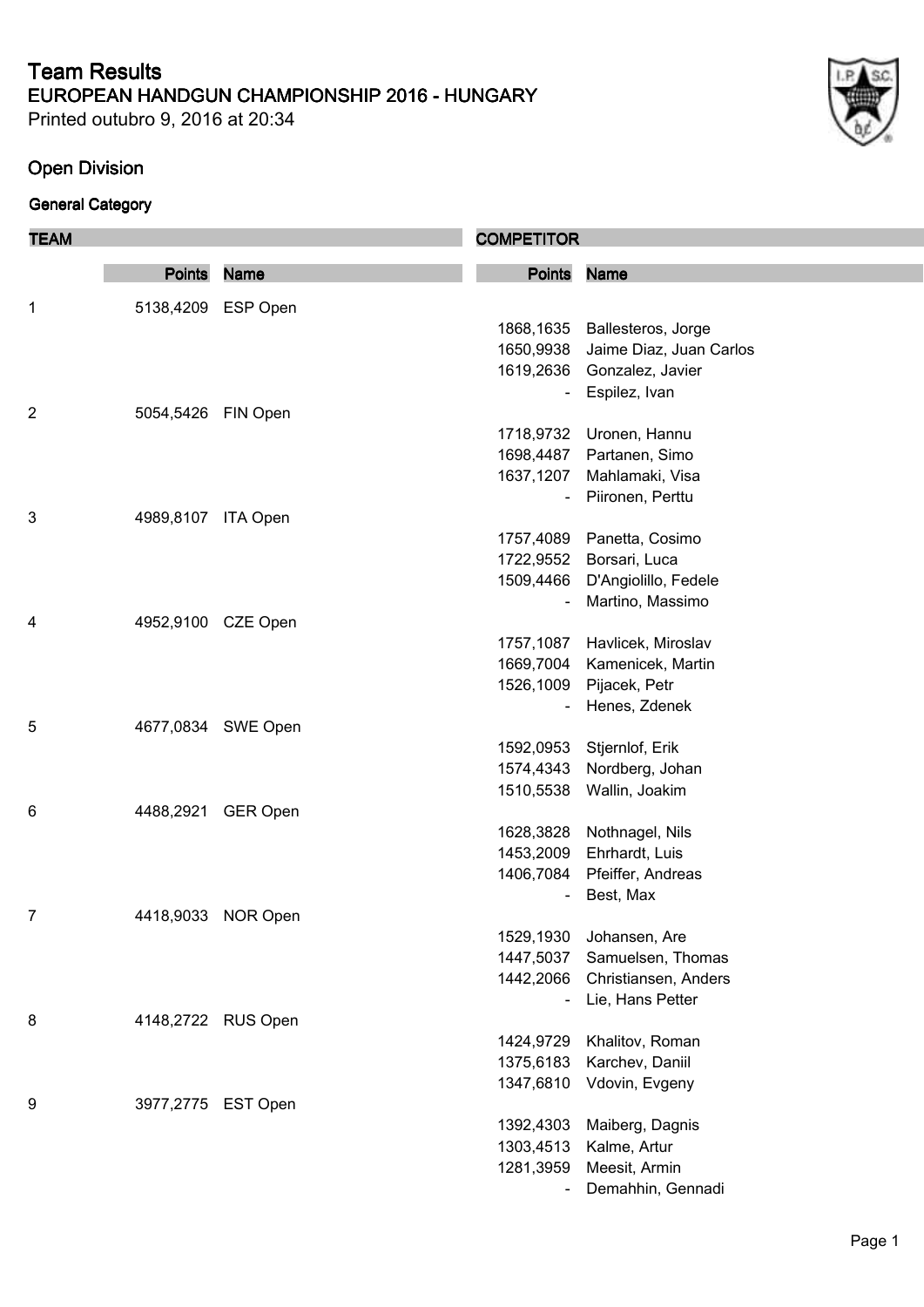Printed outubro 9, 2016 at 20:34

## **Open Division**

| <b>TEAM</b> |                    |             | <b>COMPETITOR</b> |                               |
|-------------|--------------------|-------------|-------------------|-------------------------------|
|             |                    |             |                   |                               |
|             | <b>Points</b>      | <b>Name</b> | <b>Points</b>     | <b>Name</b>                   |
| 10          | 3856,9627 AUT Open |             |                   |                               |
|             |                    |             | 1332,5014         | Kneringer, Mario              |
|             |                    |             |                   | 1290,3205 Slama, Claus        |
|             |                    |             |                   | 1234,1408 Leutgeb, Ralph      |
| 11          | 3783,0293          | DEN Open    |                   |                               |
|             |                    |             | 1289,2263         | Gjelsoe, Michael              |
|             |                    |             |                   | 1284,9258 Bartholin, Kristian |
|             |                    |             |                   | 1208,8772 Samuelsen, Carsten  |
| 12          | 3640,0848          | POL Open    |                   |                               |
|             |                    |             | 1430.4712         | Czauderna, Slawomir           |
|             |                    |             |                   | 1262,2743 Czarnecki, Rafal    |
|             |                    |             | 947,3393          | Golisz, Marcin                |
|             |                    |             |                   |                               |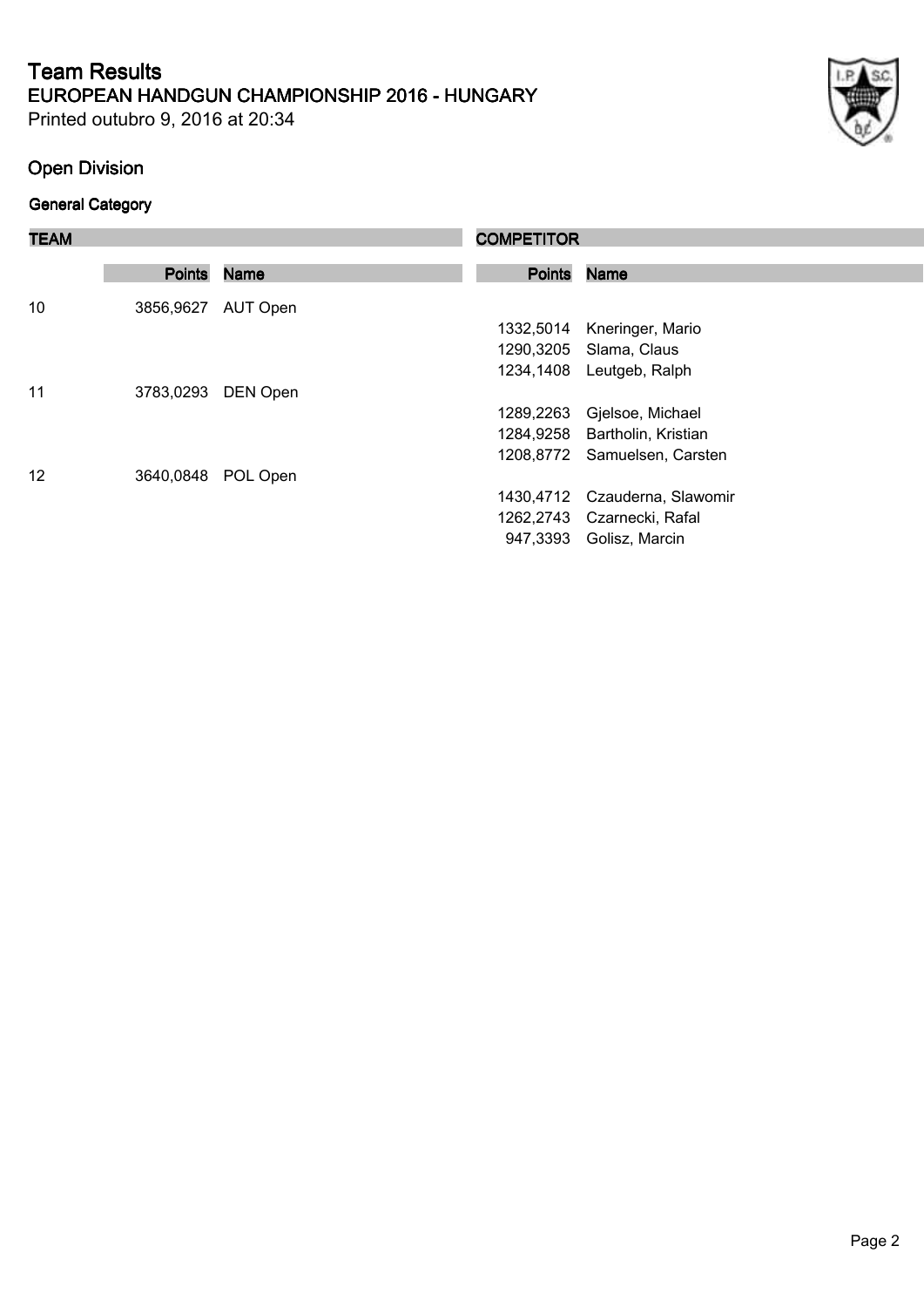Printed outubro 9, 2016 at 20:34

## **Open Division**

## **Ladies Category**

| <b>TEAM</b>    |               |                         | <b>COMPETITOR</b> |                       |
|----------------|---------------|-------------------------|-------------------|-----------------------|
|                | <b>Points</b> | <b>Name</b>             | <b>Points</b>     | <b>Name</b>           |
|                |               |                         |                   |                       |
| 1              |               | 4136,2206 CZE Open Lady |                   |                       |
|                |               |                         | 1399,9219         | Horejsi, Lenka        |
|                |               |                         | 1388,2953         | Sera, Martina         |
|                |               |                         | 1348,0034         | Sustrova, Katerina    |
| $\overline{c}$ | 3652,3410     | AUT Open Lady           |                   |                       |
|                |               |                         | 1364,7695         | Steurer, Margit       |
|                |               |                         | 1186,4597         | Hasenkopf, Burgi      |
|                |               |                         | 1101,1118         | Aigner, Edeltraut     |
|                |               |                         |                   | Toth - Pogats, Sandra |
| 3              | 3429,8465     | <b>ITA Open Lady</b>    |                   |                       |
|                |               |                         | 1187,8743         | Canetta, Irene        |
|                |               |                         | 1139,5450         | Troiani, Domiziana    |
|                |               |                         | 1102,4272         | Borraccia, Roberta    |
|                |               |                         |                   | Marzorati, Barbara    |
| 4              | 2953,1264     | <b>GER Open Lady</b>    |                   |                       |
|                |               |                         | 1187,6025         | Remek, Claudia        |
|                |               |                         | 926,1532          | Mueller, Kerstin      |
|                |               |                         | 839,3707          | Mariack-Kraft, Lisa   |
|                |               |                         |                   | Schoeberl, Gabriele   |
| 5              | 2273,4006     | FIN Open Lady           |                   |                       |
|                |               |                         | 1187,7628         | Koskinen, Marika      |
|                |               |                         | 1085,6378         | Nyman, Saara          |
|                |               |                         |                   | Harakka-Nyman, Heli   |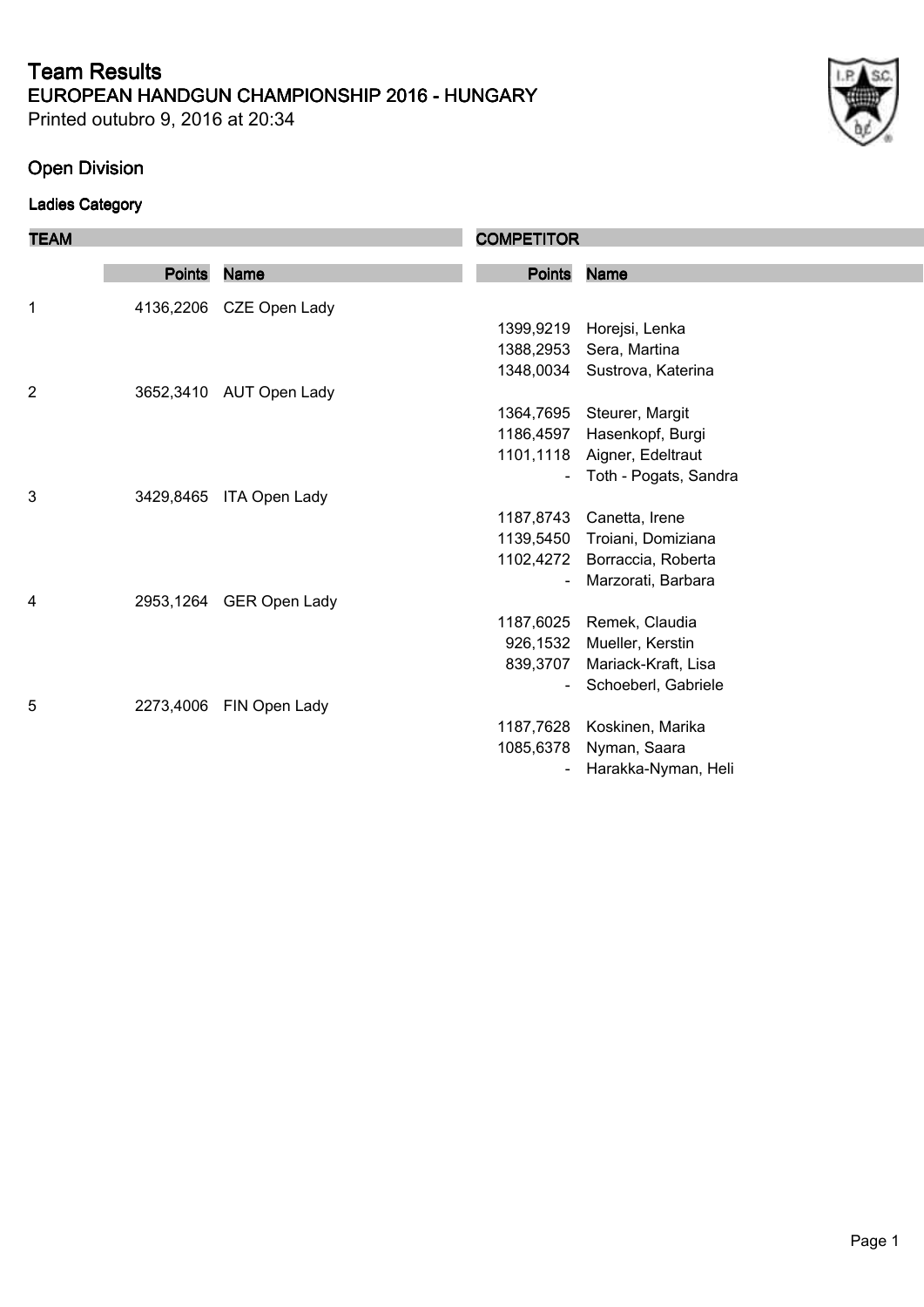Printed outubro 9, 2016 at 20:34

## **Open Division**

| <b>TEAM</b>    |               |                           | <b>COMPETITOR</b> |                               |
|----------------|---------------|---------------------------|-------------------|-------------------------------|
|                | <b>Points</b> | <b>Name</b>               | <b>Points</b>     | <b>Name</b>                   |
| 1              | 4301,1664     | <b>ITA Open Senior</b>    |                   |                               |
|                |               |                           | 1486,8026         | Ravizzini, Paolo              |
|                |               |                           | 1450,9351         | Barbizzi, Daniele             |
|                |               |                           | 1363,4287         | Patria, Giorgio               |
|                |               |                           |                   | Montesanto, Francesco         |
| $\overline{2}$ | 4180,0605     | <b>NED Open Senior</b>    |                   |                               |
|                |               |                           |                   | 1458,9379 Van Koolwijk, Jacky |
|                |               |                           | 1369,3945         | Smits, Arno                   |
|                |               |                           | 1351,7281         | Faro, Rien                    |
|                |               |                           |                   | Drummen, Maurice              |
| 3              |               | 4040,9631 SUI Open Senior |                   |                               |
|                |               |                           | 1485,3525         | Schneider, Patrik             |
|                |               |                           | 1372,8593         | Schmitt, Beat                 |
|                |               |                           | 1182,7513         | Betschart, Bruno              |
| 4              |               | 3908,7273 DEN Open Senior |                   |                               |
|                |               |                           | 1337,6975         | Schieck, Peter                |
|                |               |                           | 1330,5293         | Davis, Peter                  |
|                |               |                           | 1240,5005         | Pedersen, Frants Bo           |
| 5              |               | 3865,1182 AUT Open Senior |                   |                               |
|                |               |                           |                   | 1452,8459 Weber, Guenter      |
|                |               |                           | 1277,7719         | Praschinger, Edgar            |
|                |               |                           | 1134,5004         | Nestl, Martin                 |
|                |               |                           |                   | Brunmayr, Gerhard             |
| 6              |               | 3851,7272 SWE Open Senior |                   |                               |
|                |               |                           | 1509,9098         | Hansen, Johan                 |
|                |               |                           | 1195,1070         | Hjelm, P Tommy                |
|                |               |                           | 1146,7104         | Johansson, Heinz              |
|                |               |                           |                   | Lonn, Rolf                    |
|                |               |                           |                   | Jonkers, Christophel          |
| 7              |               | 3752,4504 FIN Open Senior |                   |                               |
|                |               |                           | 1346,3391         | Pietikainen, Pekka            |
|                |               |                           | 1271,1981         | Nyman, Tomi                   |
|                |               |                           | 1134,9132         | Kosola, Vesa                  |
|                |               |                           |                   | Partanen, Pekka               |
| 8              |               | 3727,3327 GRE Open Senior |                   |                               |
|                |               |                           | 1429,3228         | Tyrakis, Ioannis              |
|                |               |                           | 1302,4701         | Vlamakis, Georgios            |
|                |               |                           | 995,5398          | Kakogiannis, Efstathios       |
| 9              |               | 3623,8647 GBR Open Senior |                   |                               |
|                |               |                           | 1331,8414         | Gardener, Timothy             |
|                |               |                           | 1234,7808         | Haines, Andy                  |
|                |               |                           | 1057,2425         | White, Jeremy                 |
|                |               |                           |                   | Lovel, Francis                |
|                |               |                           |                   |                               |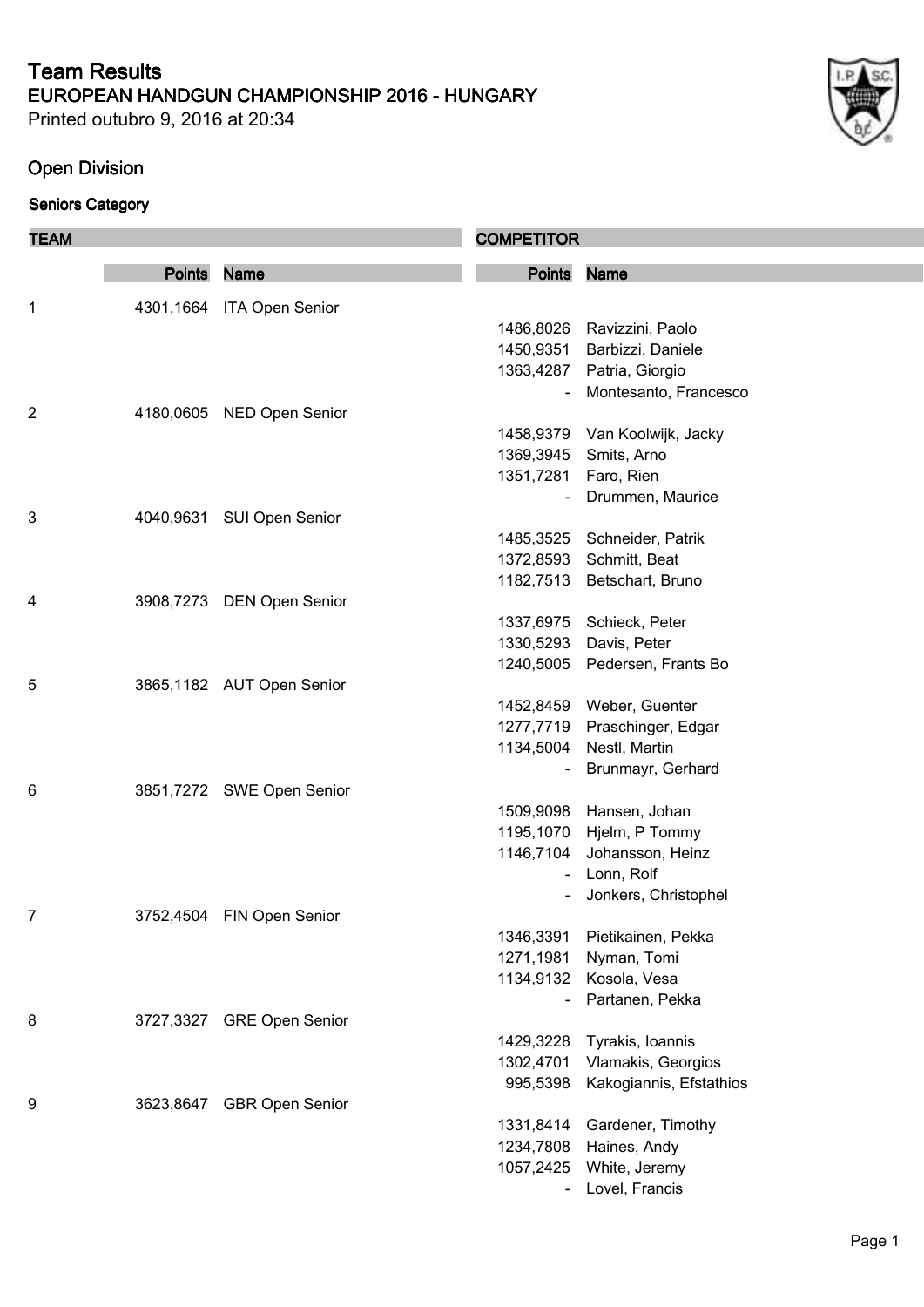Printed outubro 9, 2016 at 20:34

## **Open Division**

| <b>TEAM</b> |             | <b>COMPETITOR</b>         |                      |                               |
|-------------|-------------|---------------------------|----------------------|-------------------------------|
|             | Points Name |                           |                      | Points Name                   |
| 10          |             | 3561,3588 CZE Open Senior |                      |                               |
|             |             |                           |                      | 1230,9651 Kamenicek, Miroslav |
|             |             |                           | 1177,3749 Sery, Jiri |                               |
|             |             |                           |                      | 1153,0188 Sustr, Milos        |
| 11          |             | 3284,2674 GER Open Senior |                      |                               |
|             |             |                           | 1126,7371            | Lange, Bernd                  |
|             |             |                           |                      | 1084,4990 Ebenhoeh, Guenter   |
|             |             |                           |                      | 1073,0313 Schoeberl, Andreas  |
|             |             |                           | $\sim$               | Cuembues, Hakan               |
|             |             |                           |                      |                               |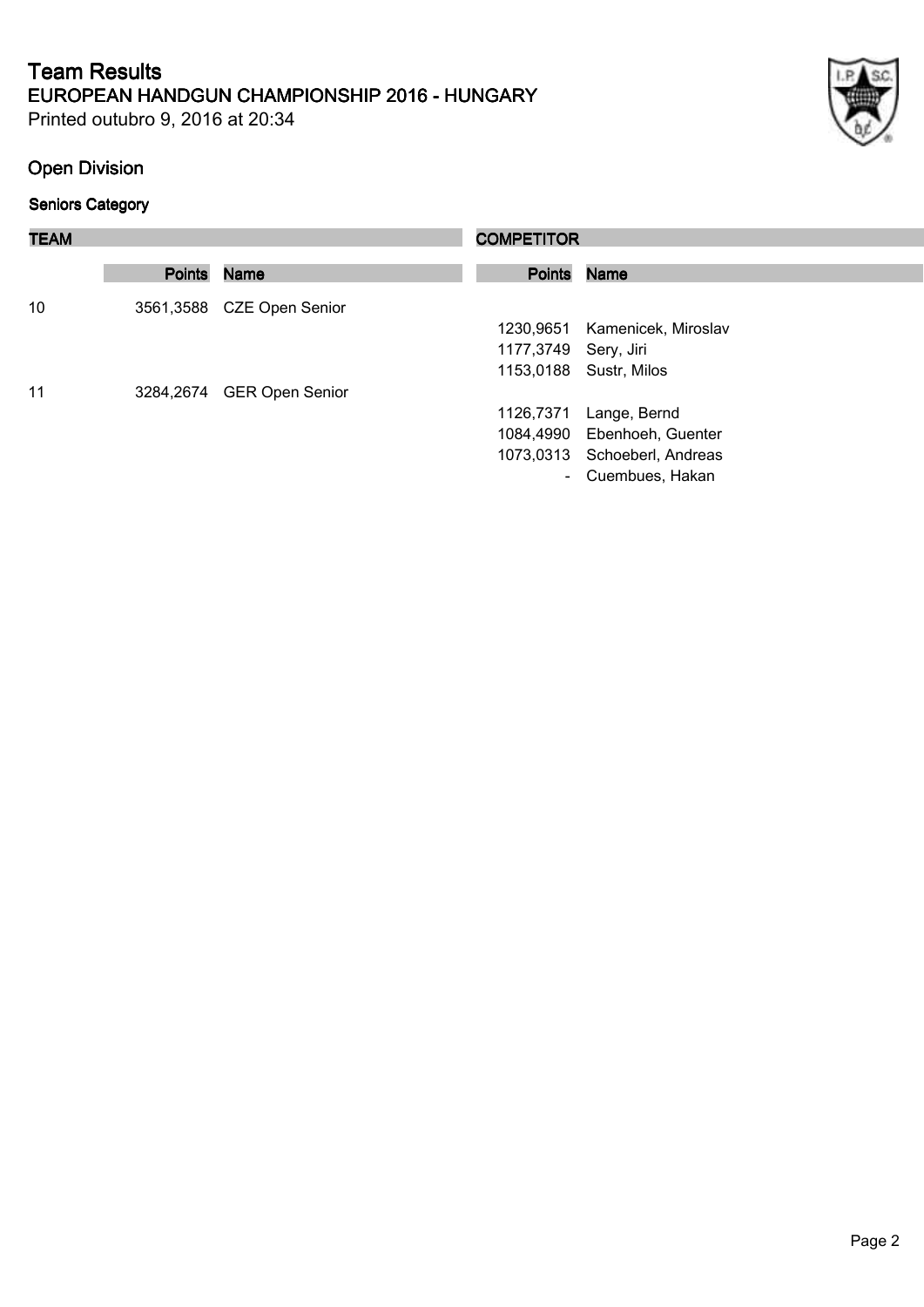Printed outubro 9, 2016 at 20:34

## **Production Division**

| <b>TEAM</b> |               |                          | <b>COMPETITOR</b>      |                                              |
|-------------|---------------|--------------------------|------------------------|----------------------------------------------|
|             | <b>Points</b> | <b>Name</b>              | <b>Points</b>          | <b>Name</b>                                  |
|             |               |                          |                        |                                              |
| 1           |               | 4997,3704 RUS Production |                        |                                              |
|             |               |                          |                        | 1692,8802 Gushchina, Maria                   |
|             |               |                          | 1663,4927              | Pichugin, Alexey                             |
|             |               |                          |                        | 1640,9975 Torgashov, Pavel                   |
|             |               |                          |                        | Potapenko, Evgeny                            |
| 2           |               | 4873,0036 CZE Production |                        |                                              |
|             |               |                          | 1754,3651              | Sebo, Robin                                  |
|             |               |                          | 1563,9276              | Stepan, Michal<br>1554,7109 Vinduska, Vaclav |
|             |               |                          |                        | Stryc, Michael                               |
| 3           |               | 4649,5610 SWE Production |                        |                                              |
|             |               |                          | 1624,5053              | Johansson, Magnus                            |
|             |               |                          | 1571,9331              | Gyllenberg, Rasmus                           |
|             |               |                          | 1453,1226              | Modigh, Johan                                |
|             |               |                          |                        | Soderstrom, Robert                           |
| 4           |               | 4623,0908 SVK Production |                        |                                              |
|             |               |                          |                        | 1585,5277 Vysny, Marian                      |
|             |               |                          | 1558,4393              | Hrnciarik, Andrej                            |
|             |               |                          | 1479,1238              | Hos, Ivan                                    |
|             |               |                          |                        | Fedor, Marian                                |
| 5           | 4568,7957     | <b>ITA Production</b>    |                        |                                              |
|             |               |                          | 1573,6847              | Indizio, Davide                              |
|             |               |                          |                        | 1565,7873 Perazzoli, Francesco               |
|             |               |                          |                        | 1429,3237 Avoledo, Manuele                   |
|             |               |                          |                        | Passalia, Gianluca                           |
| 6           |               | 4486,4778 NOR Production |                        |                                              |
|             |               |                          | 1531,4505              | Kristiansen, Bard                            |
|             |               |                          | 1477,8174              | Olsen, Tor                                   |
|             |               |                          | 1477,2099              | Kvarsnes, Hans Petter                        |
|             |               |                          |                        | Ripnes, Pal                                  |
| 7           |               | 4372,7347 LTU Production |                        |                                              |
|             |               |                          | 1498,6149              | Grincenko, Vitalijus                         |
|             |               |                          | 1474,3703              | Salna, Edmundas                              |
|             |               |                          | 1399,7495              | Palaima, Egidijus                            |
|             |               |                          |                        | Kazanskis, Marius                            |
| 8           | 4371,8605     | <b>FIN Production</b>    |                        |                                              |
|             |               |                          | 1532,0325<br>1419,9338 | Manni, Matti                                 |
|             |               |                          | 1419,8942              | Nousiainen, Lauri<br>Kakkonen, Pekka         |
|             |               |                          |                        | Kuorelahti, Heikki                           |
|             |               |                          |                        |                                              |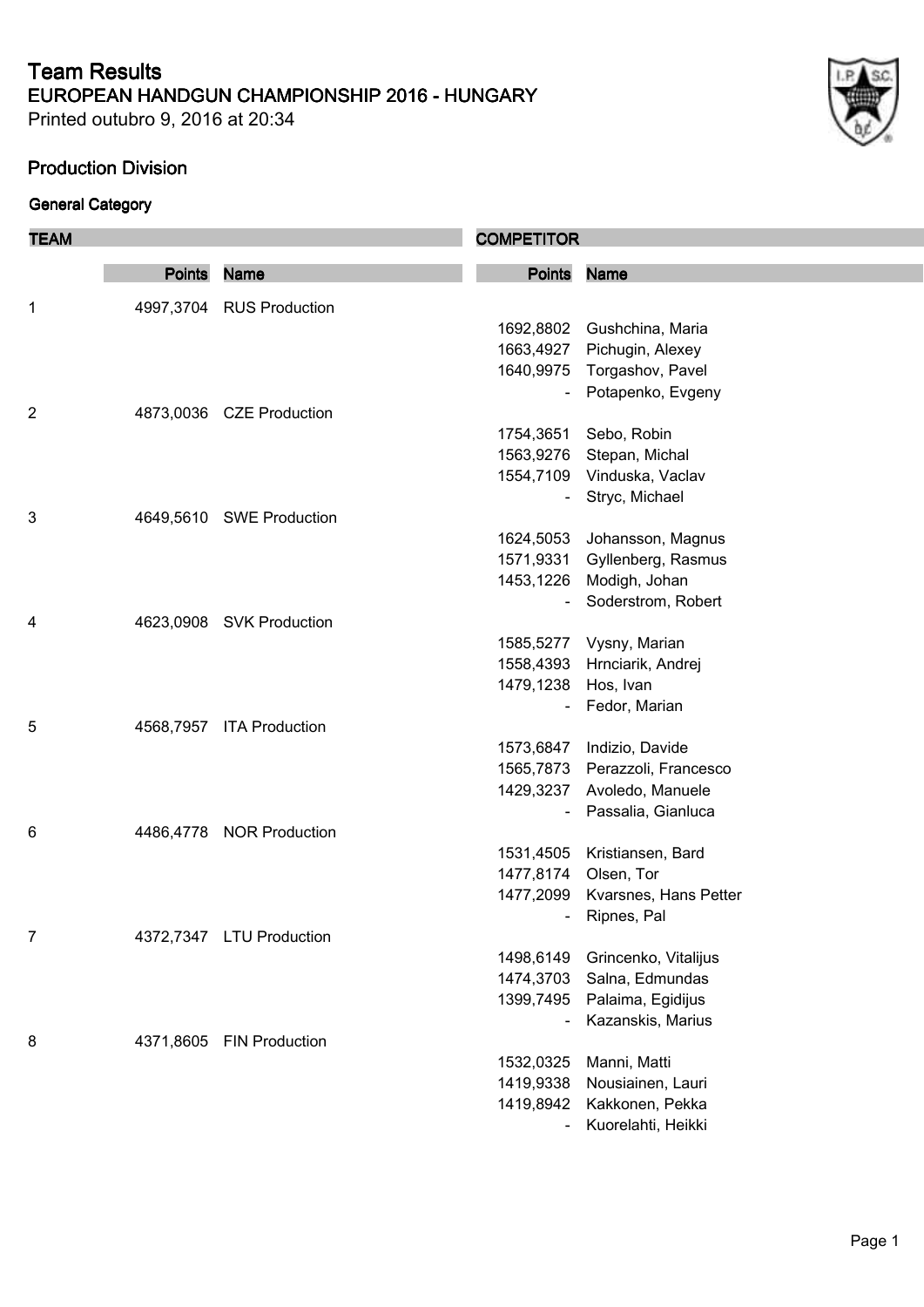Printed outubro 9, 2016 at 20:34

## **Production Division**

| <b>TEAM</b> |               |                          | <b>COMPETITOR</b> |                                                                     |
|-------------|---------------|--------------------------|-------------------|---------------------------------------------------------------------|
|             | <b>Points</b> | <b>Name</b>              | <b>Points</b>     | <b>Name</b>                                                         |
|             |               |                          |                   |                                                                     |
| 9           | 4229,3921     | POL Production           |                   | 1468,9173 Szczesny, Bartosz                                         |
|             |               |                          | 1391,1042         | Galazka, Marcin                                                     |
|             |               |                          |                   | 1369,3706 Tausiewicz, Marcin                                        |
|             |               |                          |                   | Redecki, Tomasz                                                     |
| 10          |               | 4200,8859 AUT Production |                   |                                                                     |
|             |               |                          | 1462,6217         | Oriol, Andreas                                                      |
|             |               |                          | 1383,1925         | Koller, Hans Georg                                                  |
|             |               |                          | 1355,0717         | Rasovic, Bosko                                                      |
|             |               |                          |                   | Winkler, Manfred                                                    |
| 11          | 4158,7437     | <b>MTO Production</b>    |                   |                                                                     |
|             |               |                          | 1419,0302         | Vujosevic, Sasa                                                     |
|             |               |                          | 1381,1477         | Janjusevic, Milorad                                                 |
|             |               |                          |                   | 1358,5658 Vujovic, Nikola                                           |
|             |               |                          |                   | Jablan, Pavle                                                       |
| 12          |               | 4102,1738 GER Production |                   |                                                                     |
|             |               |                          |                   | 1426,3850 Lentz, Arne                                               |
|             |               |                          | 1401,0623         |                                                                     |
|             |               |                          |                   | Eggert, Timm                                                        |
|             |               |                          | 1274,7265         | Stobbe, Markus                                                      |
| 13          |               | 4085,3919 CRO Production |                   | Lehmann, Stephan                                                    |
|             |               |                          | 1495,7400         |                                                                     |
|             |               |                          | 1348,1728         | Nad, Franjo                                                         |
|             |               |                          |                   | Maric, Hrvoje                                                       |
|             |               |                          | 1241,4791         | Stjepanovic, Niko<br>Peran, Marin                                   |
| 14          |               | 4055,6833 ESP Production |                   |                                                                     |
|             |               |                          |                   | 1425,0513 Perez Baz, Jose Vicente                                   |
|             |               |                          | 1353,6430         |                                                                     |
|             |               |                          |                   | de La Encarnacion, Gonzalo<br>1276,9890 Darias Medina, Buenaventura |
|             |               |                          |                   |                                                                     |
| 15          |               | 3967,1235 GRE Production | 1471,6018         |                                                                     |
|             |               |                          | 1270,0680         | Sklavis, Alexandros                                                 |
|             |               |                          | 1225,4537         | Grigoriou, Grigorios<br>Ragias, Konstantinos                        |
|             |               |                          |                   | Markakis, Marios                                                    |
| 16          | 3906,4813     | <b>NED Production</b>    |                   |                                                                     |
|             |               |                          | 1380,5810         |                                                                     |
|             |               |                          | 1309,6950         | Roorda, Richard<br>Van Etten, Daan                                  |
|             |               |                          | 1216,2053         |                                                                     |
|             |               |                          |                   | Van Lent, Dave<br>Camijn, Marcel                                    |
| 17          |               | <b>DEN Production</b>    |                   |                                                                     |
|             | 3736,6045     |                          | 1280,3034         | Hagemann, Lars                                                      |
|             |               |                          | 1279,4747         |                                                                     |
|             |               |                          | 1176,8264         | Arnfast, Jens<br>Larsen, Soren                                      |
|             |               |                          |                   |                                                                     |
|             |               |                          |                   | Jensen, Christian D                                                 |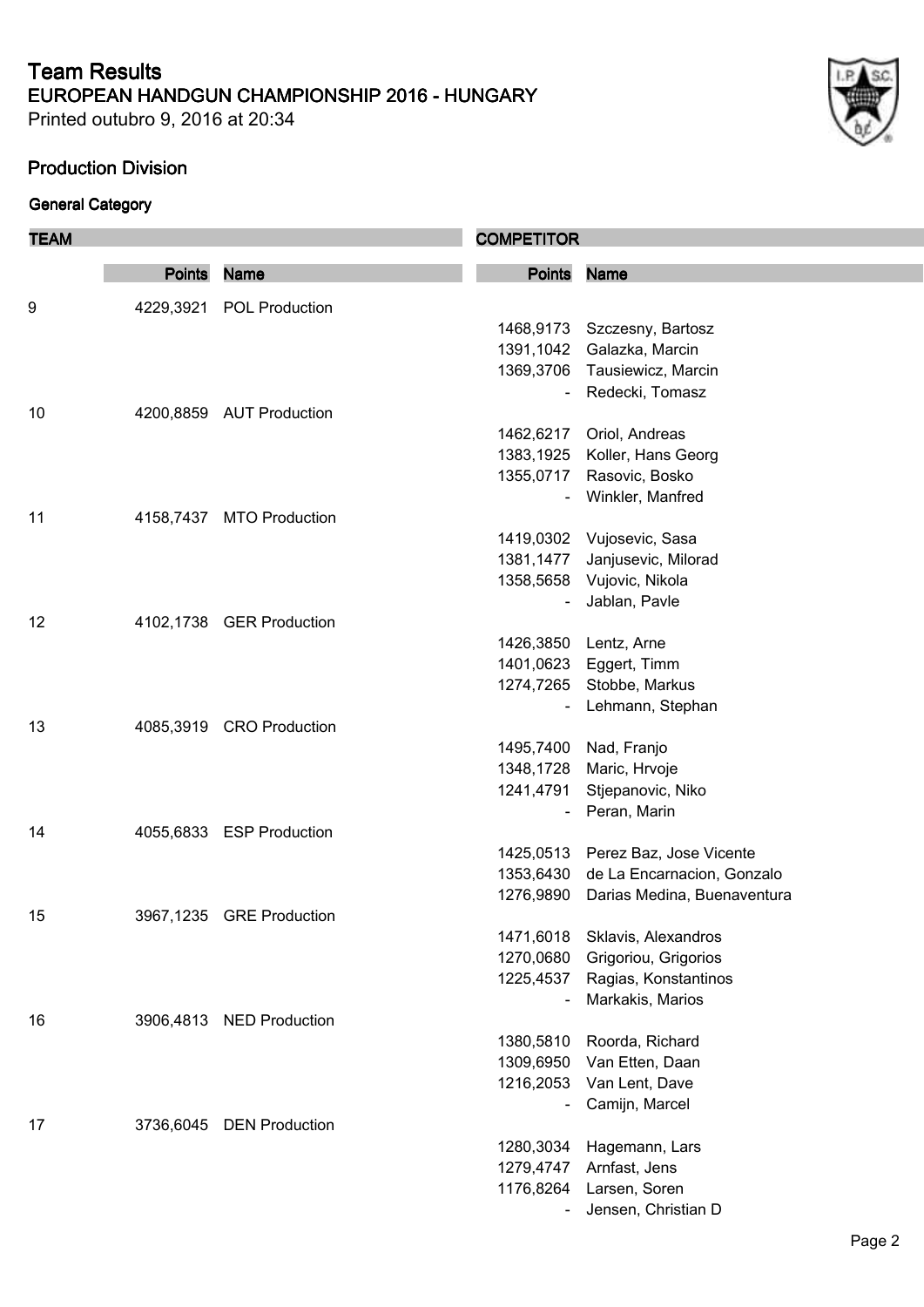Printed outubro 9, 2016 at 20:34

#### **Production Division**

| <b>TEAM</b> |               |                          | <b>COMPETITOR</b>        |                               |
|-------------|---------------|--------------------------|--------------------------|-------------------------------|
|             | <b>Points</b> | <b>Name</b>              | <b>Points</b>            | <b>Name</b>                   |
| 18          |               | 3704,4240 EST Production |                          |                               |
|             |               |                          | 1354,6586                | Kidjajev, Juri                |
|             |               |                          |                          | 1272,2528 Kuuskla, Kert       |
|             |               |                          | 1077,5126                | Valge, Arne                   |
|             |               |                          | $\overline{a}$           | Eemann, Dmitri                |
| 19          |               | 3513,4377 SUI Production |                          |                               |
|             |               |                          | 1268,0140                | Bottignole, Daniel            |
|             |               |                          |                          | 1191,8781 Kaufmann, Fabian    |
|             |               |                          |                          | 1053,5456 Savic, Bozidar Bobi |
|             |               |                          | $\blacksquare$           | Heller, Peter                 |
| 20          |               | 2704,8155 GBR Production |                          |                               |
|             |               |                          | 973,5467                 | Clifton, Richard              |
|             |               |                          |                          | 905,1339 Potts, Stephen       |
|             |               |                          |                          | 826,1349 Beattie, Colin       |
|             |               |                          | $\blacksquare$           | Borthwick, Scott              |
| 21          | 2668,0320     | <b>NIR Production</b>    |                          |                               |
|             |               |                          | 963,7191                 | Lane, Rudi                    |
|             |               |                          | 860,8968                 | Cumming, David                |
|             |               |                          |                          | 843,4161 Burrows, Neil        |
|             |               |                          | $\overline{\phantom{a}}$ | Deuchar, Russ                 |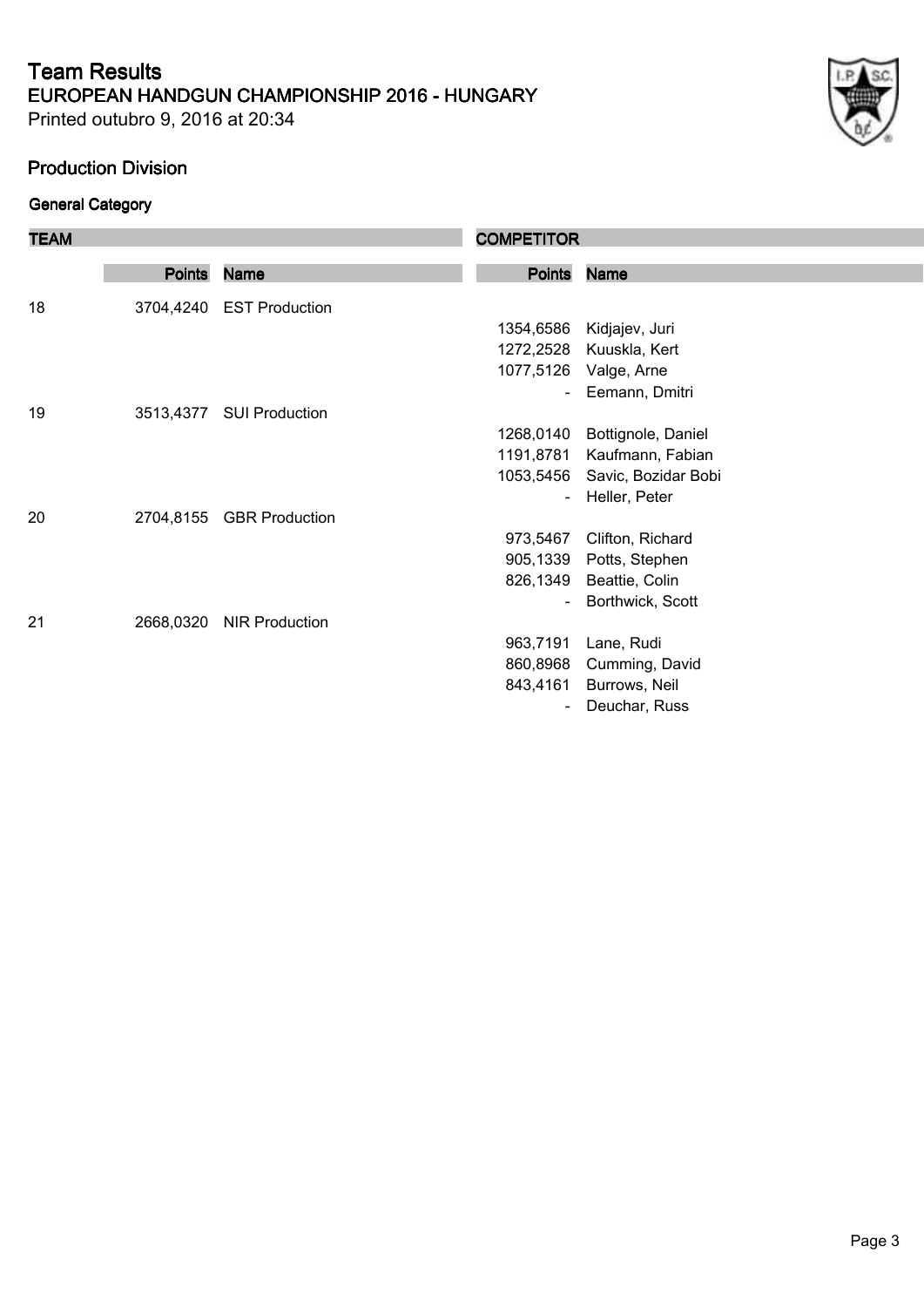Printed outubro 9, 2016 at 20:34

#### **Production Division**

## **Ladies Category**

| <b>TEAM</b>    |               |                               | <b>COMPETITOR</b> |                       |
|----------------|---------------|-------------------------------|-------------------|-----------------------|
|                |               |                               |                   |                       |
|                | <b>Points</b> | <b>Name</b>                   | <b>Points</b>     | <b>Name</b>           |
| 1              | 3498,9509     | <b>ITA Production Lady</b>    |                   |                       |
|                |               |                               | 1326,6858         | Giunchiglia, Ilaria   |
|                |               |                               | 1122,2761         | Boehm, Violetta       |
|                |               |                               | 1049,9890         | Sperduti, Monica      |
|                |               |                               |                   | Caroli, Lucia         |
| $\overline{2}$ |               | 3462,0453 RUS Production Lady |                   |                       |
|                |               |                               | 1272,4833         | Gordienko, Ekaterina  |
|                |               |                               | 1112,2658         | Tabachenko, Ekaterina |
|                |               |                               | 1077,2962         | Gorbacheva, Irina     |
|                |               |                               |                   | Deledivka, Inna       |
| 3              |               | 3434,5896 SWE Production Lady |                   |                       |
|                |               |                               | 1314,6674         | Lindberg, Cecilia     |
|                |               |                               | 1124,2146         | Hansen, Marianne      |
|                |               |                               | 995,7076          | Oskarsson, Tina       |
|                |               |                               |                   | Berg, Madelen         |
| 4              |               | 2720,0714 EST Production Lady |                   |                       |
|                |               |                               | 1009,9679         | Simonova, Jelena      |
|                |               |                               | 978,6051          | Gontsarova, Dina      |
|                |               |                               | 731,4984          | Breideks, Danuta      |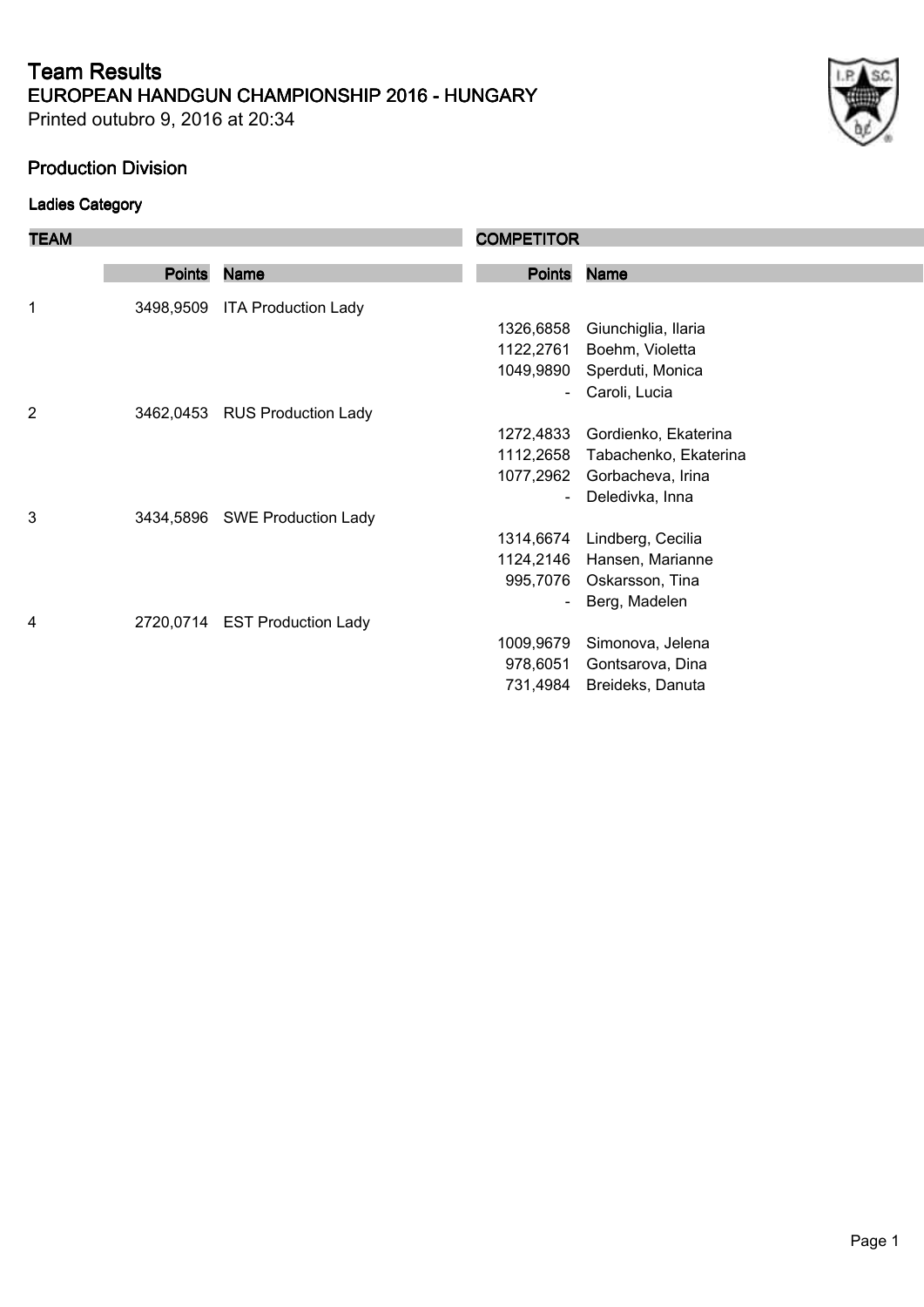Printed outubro 9, 2016 at 20:34

## **Production Division**

| × |
|---|

| <b>TEAM</b>    |               |                                 | <b>COMPETITOR</b> |                       |
|----------------|---------------|---------------------------------|-------------------|-----------------------|
|                | <b>Points</b> | <b>Name</b>                     | <b>Points</b>     | <b>Name</b>           |
|                |               |                                 |                   |                       |
| 1              |               | 4085,4114 ITA Production Senior |                   |                       |
|                |               |                                 | 1407,1749         | Zuccolo, Giovanni     |
|                |               |                                 | 1355,6070         | Piccioni, Mario       |
|                |               |                                 | 1322,6295         | Silvera, Tullio       |
|                |               |                                 |                   | Moncada, Flavio       |
| $\overline{c}$ |               | 3971,9329 SWE Production Senior |                   |                       |
|                |               |                                 | 1450,7005         | Ekstedt, Stefan       |
|                |               |                                 | 1263,6627         | Johannesson, Stefan   |
|                |               |                                 | 1257,5697         | Gren, Patrik          |
|                |               |                                 | $\blacksquare$    | Dal, Niclas           |
| 3              |               | 3666,5147 GER Production Senior |                   |                       |
|                |               |                                 | 1245,7631         | Van Essen, Olaf       |
|                |               |                                 | 1221,9984         | Bettermann, Heribert  |
|                |               |                                 | 1198,7532         | Haben, Joerg          |
|                |               |                                 |                   | Reich, Rolf-Dieter    |
| 4              |               | 3532,7508 AUT Production Senior |                   |                       |
|                |               |                                 | 1205,7705         | Kendlbacher, Florian  |
|                |               |                                 | 1201,8140         | Ziebart, Friedrich    |
|                |               |                                 | 1125,1663         | Hochholdinger, Walter |
| 5              |               | 2695,8963 NED Production Senior |                   |                       |
|                |               |                                 | 988,1394          | Vriens, Rob           |
|                |               |                                 | 860,8219          | de Baas, Marcel       |
|                |               |                                 | 846,9350          | Kisters, Rob          |
|                |               |                                 |                   | Rodigas, Eduard       |
| 6              |               | 2496,1508 GBR Production Senior |                   |                       |
|                |               |                                 | 922,6705          | Spence, Martyn        |
|                |               |                                 | 843,7849          | Simson, James         |
|                |               |                                 | 729,6954          | Strowger, Kevin       |
| 7              |               | 2410,5593 RUS Production Senior |                   |                       |
|                |               |                                 | 1233,9878         | Markov, Alexander     |
|                |               |                                 | 1176,5715         | Sologub, Alexandr     |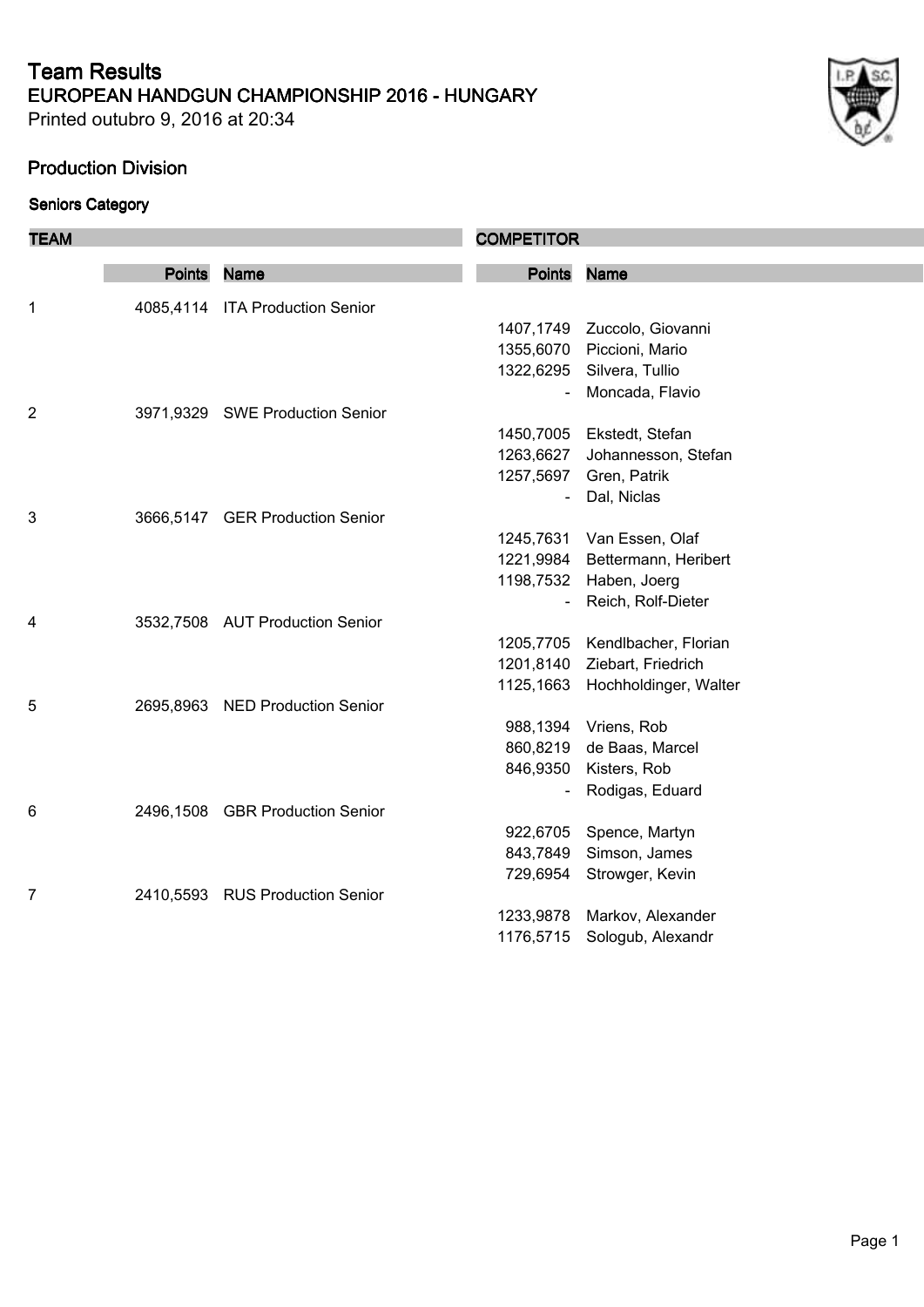Printed outubro 9, 2016 at 20:34

## **Revolver Division**

| <b>TEAM</b>    |               |                        | <b>COMPETITOR</b> |                                 |
|----------------|---------------|------------------------|-------------------|---------------------------------|
|                | <b>Points</b> | <b>Name</b>            | <b>Points</b>     | <b>Name</b>                     |
|                |               |                        |                   |                                 |
| 1              |               | 4981,7354 AUT Revolver |                   |                                 |
|                |               |                        |                   | 1885, 1029 Reiter, Gerald       |
|                |               |                        |                   | 1567,1903 Handl, Reinhard       |
|                |               |                        |                   | 1529,4422 Pack, Markus          |
|                |               |                        | $\blacksquare$    | Kroiss, Robert                  |
| $\overline{c}$ |               | 4625,7711 GER Revolver |                   |                                 |
|                |               |                        | 1698,7107         | Back, Sascha                    |
|                |               |                        | 1463,5623         | Knaus, Guenther                 |
|                |               |                        |                   | 1463,4981 Schneider, Markus     |
|                |               |                        |                   | Kaesberger, Hans-Joerg          |
| 3              |               | 4613,4672 SWE Revolver |                   |                                 |
|                |               |                        | 1643,0637         | Halvarsson, Kalle               |
|                |               |                        | 1498,5056         | Lindskog, Olof                  |
|                |               |                        |                   | 1471,8979 Halvarsson, Lars-Olof |
|                |               |                        |                   | Bergfeldt, Per                  |
| 4              |               | 4478,9741 CZE Revolver |                   |                                 |
|                |               |                        | 1600,2001         | Jedlicka, Jiri                  |
|                |               |                        | 1457,2782         | Ladic, Tibor                    |
|                |               |                        |                   | 1421,4958 Nemecek, Zdenek       |
|                |               |                        | $\blacksquare$    | Kotrous, Pavel                  |
| 5              |               | 4263,5117 ITA Revolver |                   |                                 |
|                |               |                        | 1463,1554         | Caporicci, Fabrizio             |
|                |               |                        | 1411,1968         | Michetti, Marco                 |
|                |               |                        |                   | 1389,1595 Peruccacci, Filippo   |
|                |               |                        | $\overline{a}$    | Ricciardi, Luca                 |
| 6              |               | 3971,9825 NOR Revolver |                   |                                 |
|                |               |                        | 1455,6694         | Drange, Bjarte                  |
|                |               |                        | 1303,1377         | Vikeby, Rune                    |
|                |               |                        | 1213,1754         | Eilertsen, Ole                  |
|                |               |                        |                   | Afdal, Brynjulv                 |
| 7              |               | 3776,0953 NED Revolver |                   |                                 |
|                |               |                        | 1332,5532         | Slim, Marcel                    |
|                |               |                        | 1235,6831         | Freesen, Patrick                |
|                |               |                        | 1207,8590         | Guichelaar, Kees                |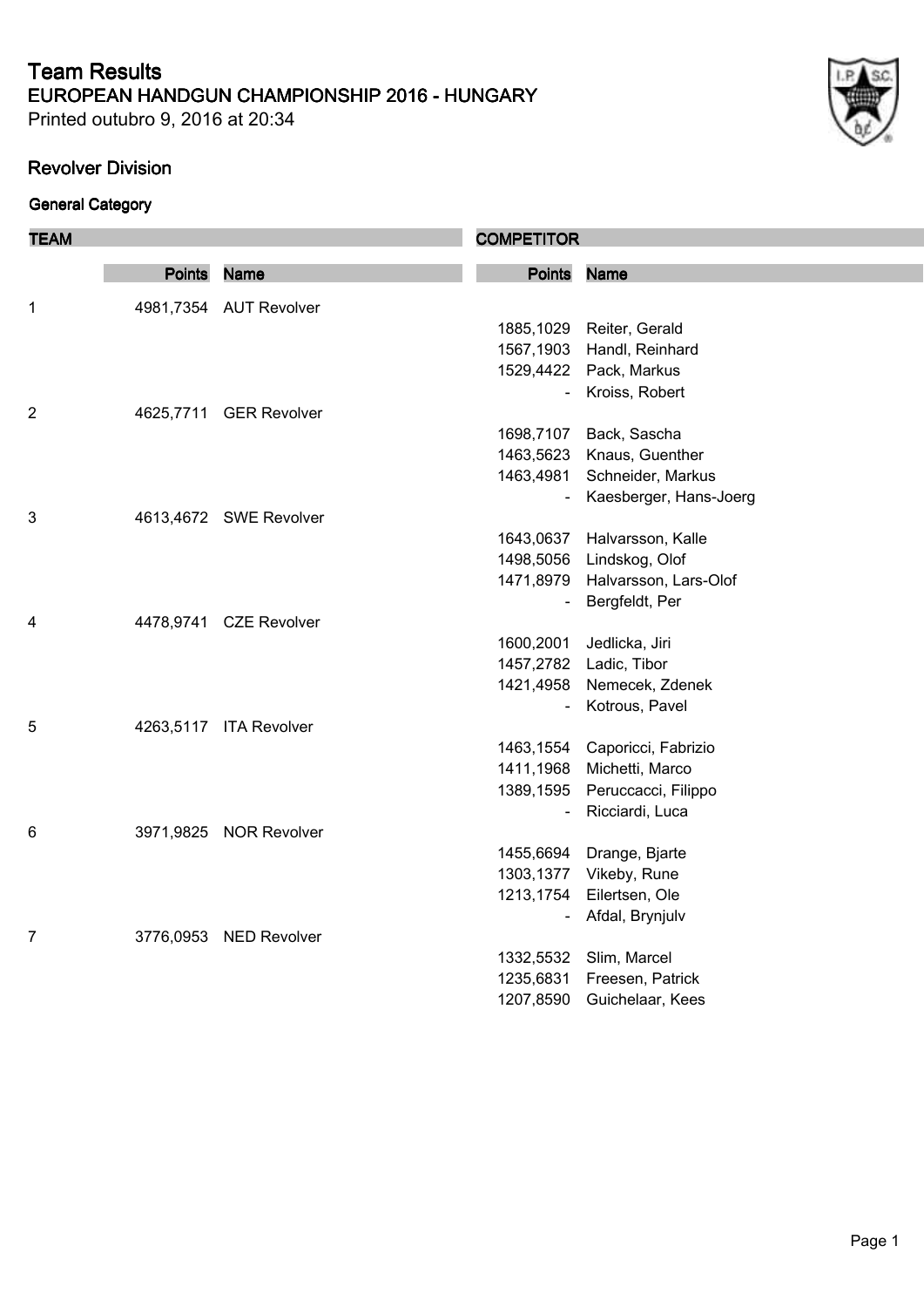Printed outubro 9, 2016 at 20:34

## **Revolver Division**

| <b>TEAM</b> |             |                               | <b>COMPETITOR</b> |                              |
|-------------|-------------|-------------------------------|-------------------|------------------------------|
|             | Points Name |                               | Points Name       |                              |
| 1           |             | 4151,9115 SUI Revolver Senior |                   |                              |
|             |             |                               |                   | 1416,6660 Berger, Ferdinand  |
|             |             |                               |                   | 1390,3736 Itani, Marwan      |
|             |             |                               |                   | 1344,8719 Zuercher, Bramwell |
|             |             |                               |                   | - Schmocker, Ernst           |
|             |             |                               |                   |                              |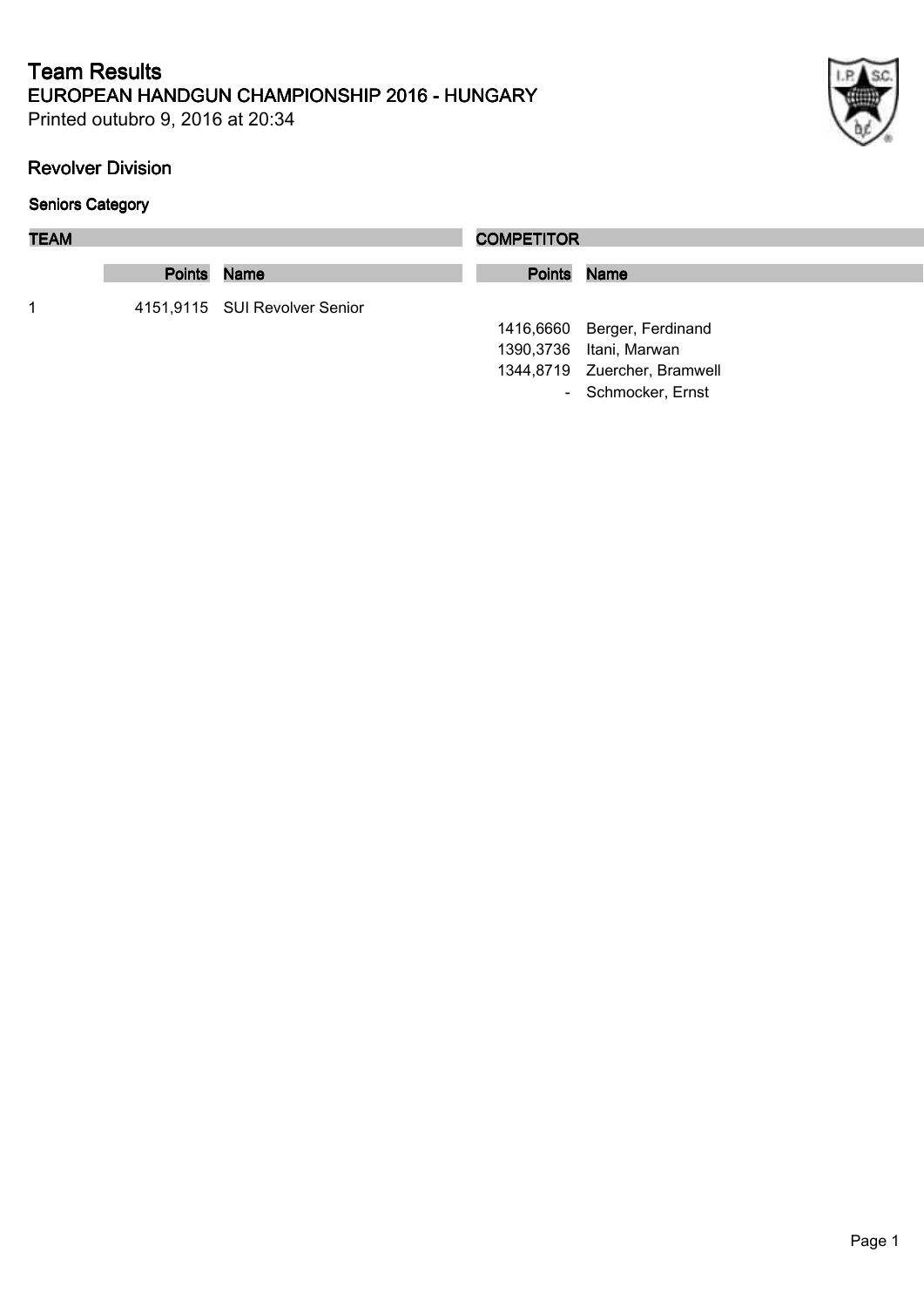Printed outubro 9, 2016 at 20:34

## **Standard Division**

| <b>TEAM</b>    |               |                        | <b>COMPETITOR</b>      |                                   |
|----------------|---------------|------------------------|------------------------|-----------------------------------|
|                | <b>Points</b> | <b>Name</b>            | <b>Points</b>          | <b>Name</b>                       |
|                |               |                        |                        |                                   |
| 1              | 5131,2579     | <b>ITA Standard</b>    |                        |                                   |
|                |               |                        | 1760,0003              | Tassone, Gregorio                 |
|                |               |                        | 1707,9840              | Santarcangelo, Adriano            |
|                |               |                        | 1663,2736              | Bolzoni, Giacomo                  |
| $\overline{2}$ |               | 5051,1084 FRA Standard |                        | Del Rosario, Giulio               |
|                |               |                        | 1880,5061              | Grauffel, Eric                    |
|                |               |                        | 1665,8506              | Poiret, Jerome                    |
|                |               |                        | 1504,7517              | Guichard, Louis                   |
|                |               |                        |                        | Nestolat, Vincent                 |
| 3              |               | 4963,0063 CZE Standard |                        |                                   |
|                |               |                        | 1714,0833              | Liehne, Zdenek                    |
|                |               |                        |                        | 1643,5605 Rakusan, Josef          |
|                |               |                        | 1605,3625              | Znamenacek, Petr                  |
|                |               |                        |                        | Vaclavik, Jaroslav                |
| 4              | 4638,9649     | <b>DEN Standard</b>    |                        |                                   |
|                |               |                        | 1569,4749              | Danko, Andreas                    |
|                |               |                        | 1539,3610              | Madsen, Bo Stampe                 |
|                |               |                        | 1530,1290              | Jensen, Ralf K                    |
|                |               |                        |                        | Birkjaer, Ulrik                   |
| 5              |               | 4604,4700 RUS Standard |                        |                                   |
|                |               |                        | 1564,1012              | Popov, Aleksey                    |
|                |               |                        | 1530,8210              | Onshin, Nikolai                   |
|                |               |                        | 1509,5478              | Ushakov, Mikhail                  |
|                |               |                        |                        | Kopylov, Alexey                   |
| 6              | 4572,8511     | <b>HUN Standard</b>    |                        |                                   |
|                |               |                        | 1651,4532              | Batki, Gyorgy                     |
|                |               |                        | 1483,8802              | Ciesielski, Marcin                |
|                |               |                        | 1437,5177              | Mocza, Sandor                     |
|                |               |                        |                        | Szaszi, Csaba                     |
| 7              | 4429,8499     | <b>FIN Standard</b>    |                        |                                   |
|                |               |                        | 1617,9826              | Ruohonen, Tony                    |
|                |               |                        | 1445,0725              | Kuisma, Mikko                     |
|                |               |                        | 1366,7948              | Kontulainen, Mika                 |
|                |               |                        |                        | Kinnala, Jani                     |
| 8              | 4368,8298     | <b>NOR Standard</b>    |                        |                                   |
|                |               |                        | 1498,4190<br>1437,2225 | Stenslie, Frede                   |
|                |               |                        | 1433,1883              | Aubert, Frans R<br>Syversen, Lars |
|                |               |                        |                        |                                   |
|                |               |                        |                        | Kandal, Tor Martin                |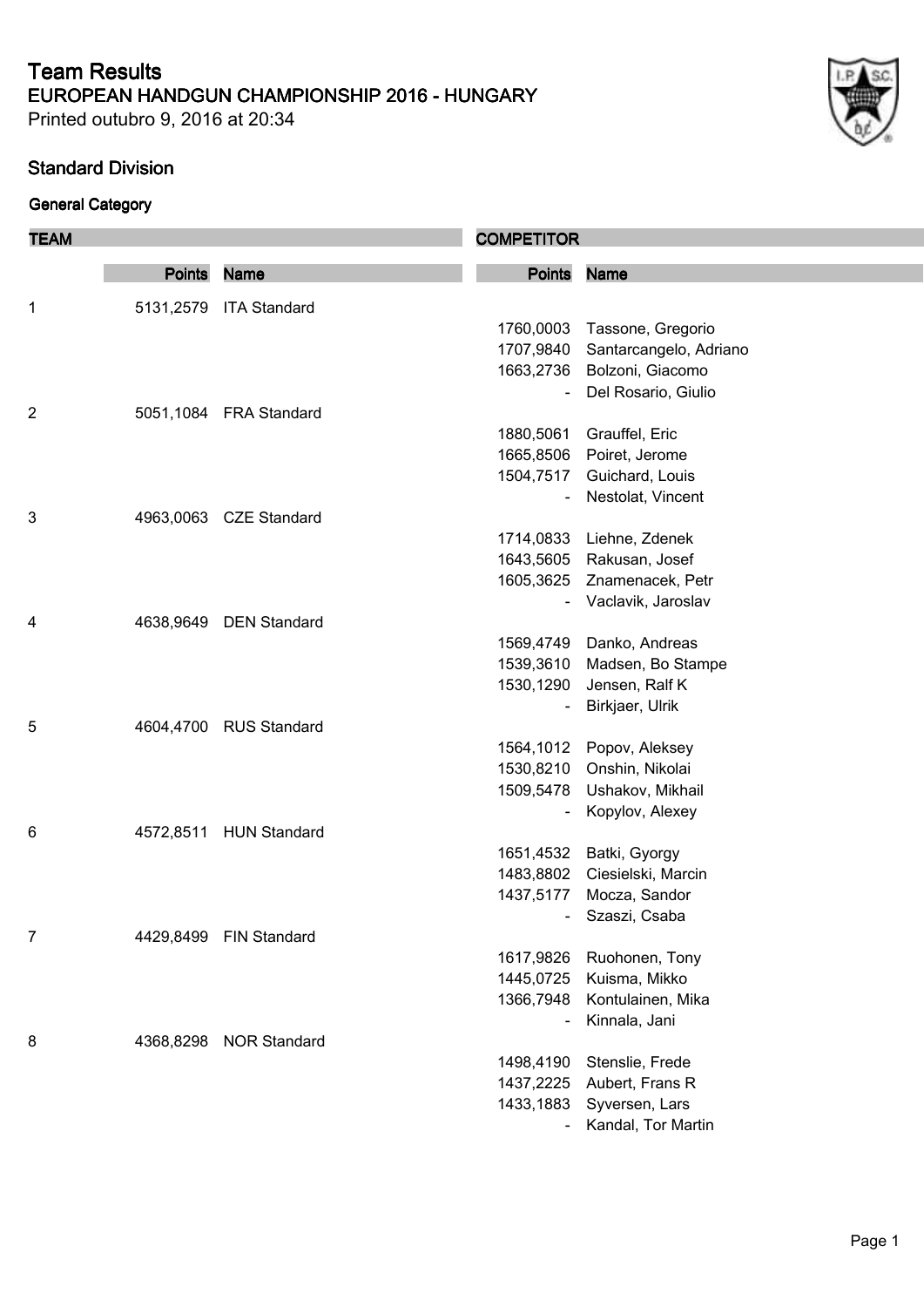Printed outubro 9, 2016 at 20:34

## **Standard Division**

| <b>TEAM</b> |               |                        | <b>COMPETITOR</b>      |                                                    |
|-------------|---------------|------------------------|------------------------|----------------------------------------------------|
|             | <b>Points</b> | <b>Name</b>            | Points Name            |                                                    |
| 9           |               | 4268,4910 GER Standard |                        |                                                    |
|             |               |                        | 1590,0007              | Damm, Oliver                                       |
|             |               |                        | 1422,0429              | Schuetz, Michael                                   |
|             |               |                        |                        | 1256,4474 Wessels, Philipp                         |
|             |               |                        |                        | Holzapfel, Christian                               |
| 10          |               | 4154,5162 ESP Standard |                        |                                                    |
|             |               |                        | 1417,7056              | Davite Aguiar, David                               |
|             |               |                        | 1398,5815              | Martinez, David                                    |
|             |               |                        | 1338,2291              | Ballesteros, Juan Carlos                           |
|             |               |                        |                        | Ferreiro, Jesus                                    |
| 11          |               | 4138,4871 SWE Standard |                        |                                                    |
|             |               |                        | 1461,6549              | Nilsson, Sebastian                                 |
|             |               |                        | 1392,0818              | Borjesson, Robert                                  |
|             |               |                        | 1284,7504              | Svedlund, Patrik                                   |
|             |               |                        |                        | Wiklander, Per                                     |
| 12          |               | 3955,6407 EST Standard |                        |                                                    |
|             |               |                        | 1387,6088              | Lepikmae, Rain                                     |
|             |               |                        | 1324,6295              | Shavrin, Aleksandr                                 |
|             |               |                        | 1243,4024              | Nurmoja, Villiko                                   |
|             |               |                        |                        | Eemann, Jana                                       |
| 13          |               | 3915,5120 GRE Standard |                        |                                                    |
|             |               |                        | 1349,5841              | Gravanis, Evangelos<br>Roumeliotakis, Kostas       |
|             |               |                        | 1286,8292<br>1279,0987 |                                                    |
|             |               |                        |                        | Papagrigoriou, Evagelos<br>Tsirogiannis, Vasileios |
| 14          |               | 3735,2787 NED Standard |                        |                                                    |
|             |               |                        |                        | 1256,1245 Van Uitert, John                         |
|             |               |                        |                        | 1243,5272 Janssen, Rick                            |
|             |               |                        | 1235,6270              | Bos, Leon                                          |
|             |               |                        |                        | Roopram, Kris                                      |
| 15          |               | 3646,0588 SUI Standard |                        |                                                    |
|             |               |                        | 1258,2927              | Kuenzler, Oliver                                   |
|             |               |                        | 1218,9116              | Sonderegger, Luis                                  |
|             |               |                        | 1168,8545              | Kressibucher, Peter                                |
|             |               |                        |                        | Mayer, Norbert                                     |
| 16          |               | 3310,8206 POL Standard |                        |                                                    |
|             |               |                        | 1169,4721              | Swierczek, Zbigniew                                |
|             |               |                        | 1158,1852              | Zaworski, Radoslaw                                 |
|             |               |                        | 983,1633               | Weglarczyk, Mariusz                                |
|             |               |                        |                        | Widla, Radoslaw                                    |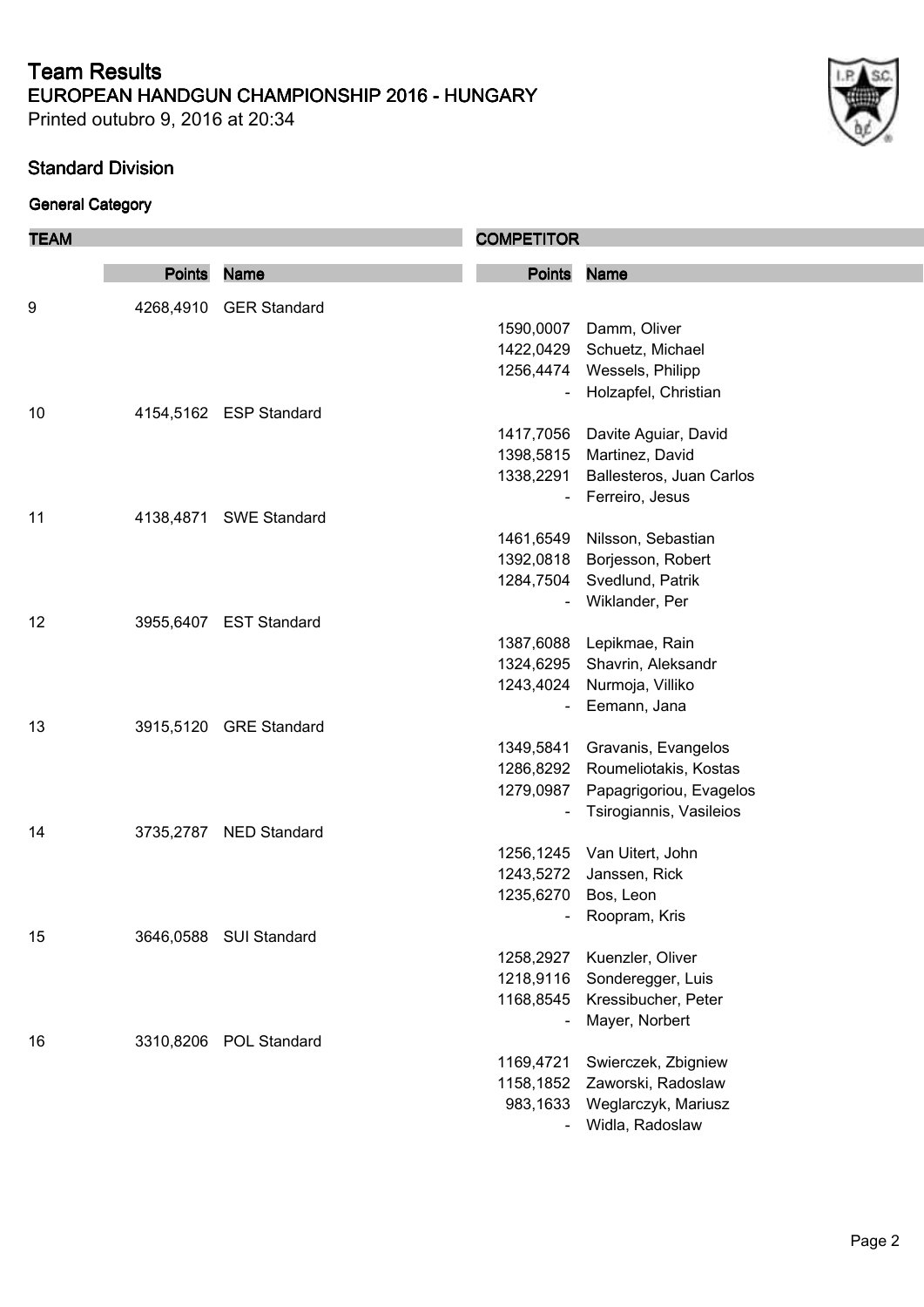Printed outubro 9, 2016 at 20:34

#### **Standard Division**

## **Ladies Category**

| <b>TEAM</b> |               |                             | <b>COMPETITOR</b> |                                |
|-------------|---------------|-----------------------------|-------------------|--------------------------------|
|             | <b>Points</b> | <b>Name</b>                 | <b>Points</b>     | <b>Name</b>                    |
| 1           |               | 3274,2174 RUS Standard Lady |                   |                                |
|             |               |                             | 1181,2912         | Efimova, Elena                 |
|             |               |                             |                   | 1088,5477 Chernenko, Anastasia |
|             |               |                             | 1004,3785         | Makarova, Tatiana              |
|             |               |                             |                   | Zagulyaeva, Marina             |
| 2           |               | 3222,5898 AUT Standard Lady |                   |                                |
|             |               |                             | 1264,1368         | Hochholdinger, Christa         |
|             |               |                             | 1046,5950         | Strasser, Elisabeth            |
|             |               |                             |                   | 911,8580 Peer, Karin           |
|             |               |                             | $\blacksquare$    | Nestl-Treiber, Doris           |
| 3           |               | 2871,1073 FIN Standard Lady |                   |                                |
|             |               |                             | 1076,6475         | Koski, Kaisa                   |
|             |               |                             | 958,5988          | Vapanen, Annu                  |
|             |               |                             | 835,8610          | Annala, Janina                 |
| 4           |               | 2739,9513 GER Standard Lady |                   |                                |
|             |               |                             | 1137,1268         | Tutschke, Petra                |
|             |               |                             | 868,7916          | Wurster, Sabine                |
|             |               |                             | 734,0329          | Burkhart, Rita                 |
|             |               |                             |                   | Mansion, Frauke                |
| 5           | 2738,5651     | <b>HUN Standard Lady</b>    |                   |                                |
|             |               |                             | 1000,1437         | Hatvani, Nora                  |
|             |               |                             | 892,8500          | Lesko, Eva                     |
|             |               |                             | 845,5714          | Bodo, Katalin                  |